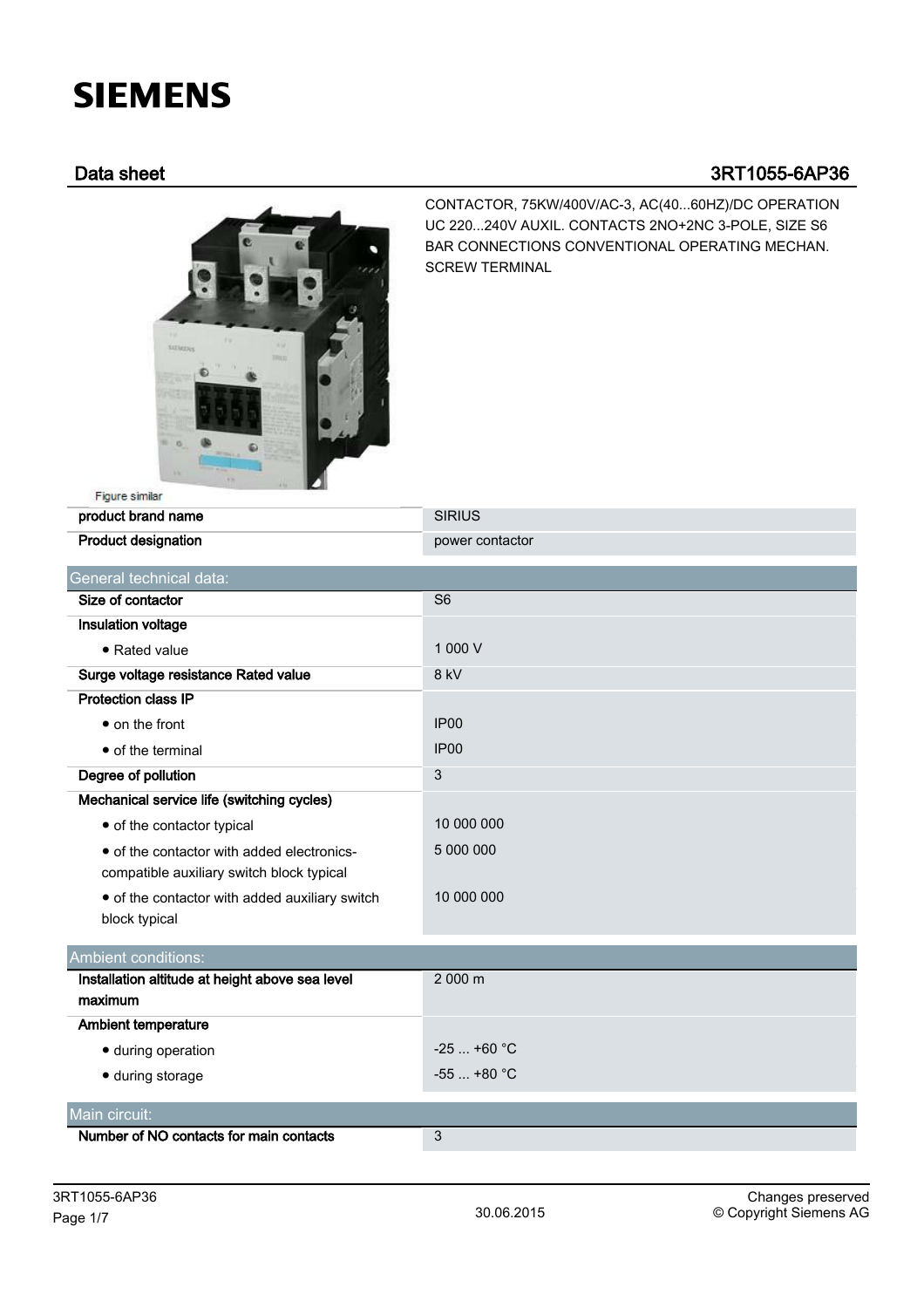| Number of NC contacts for main contacts                        | $\mathbf 0$       |
|----------------------------------------------------------------|-------------------|
| <b>Operating current</b>                                       |                   |
| • at AC-1 at 400 V                                             |                   |
| - at ambient temperature 40 °C Rated value                     | 185 A             |
| • at AC-1 up to 690 V                                          |                   |
| - at ambient temperature 40 °C Rated value                     | 185 A             |
| - at ambient temperature 60 °C Rated value                     | 160 A             |
| $\bullet$ at AC-3                                              |                   |
| - at 400 V Rated value                                         | 150 A             |
| - at 690 V Rated value                                         | 150 A             |
| Connectable conductor cross-section in main circuit<br>at AC-1 |                   |
| • at 60 °C minimum permissible                                 | $70 \text{ mm}^2$ |
| • at 40 °C minimum permissible                                 | $95 \text{ mm}^2$ |
| Operating current for $\geq$ 200000 operating cycles at        |                   |
| $AC-4$                                                         |                   |
| • at 400 V Rated value                                         | 68 A              |
| • at 690 V Rated value                                         | 57 A              |
| <b>Operating current</b>                                       |                   |
| • with 1 current path at DC-1                                  |                   |
| - at 24 V Rated value                                          | 160 A             |
| - at 110 V Rated value                                         | 18 A              |
| • with 2 current paths in series at DC-1                       |                   |
| - at 24 V Rated value                                          | 160 A             |
| - at 110 V Rated value                                         | 160 A             |
| • with 3 current paths in series at DC-1                       |                   |
| - at 24 V Rated value                                          | 160 A             |
| - at 110 V Rated value                                         | 160 A             |
| <b>Operating current</b>                                       |                   |
| • with 1 current path at DC-3 at DC-5                          |                   |
| - at 24 V Rated value                                          | 160 A             |
| - at 110 V Rated value                                         | 2.5A              |
| • with 2 current paths in series at DC-3 at DC-5               |                   |
| - at 110 V Rated value                                         | 160 A             |
| - at 24 V Rated value                                          | 160 A             |
| • with 3 current paths in series at DC-3 at DC-5               |                   |
| - at 110 V Rated value                                         | 160 A             |
| - at 24 V Rated value                                          | 160 A             |
| Operating power                                                |                   |
| $\bullet$ at AC-1                                              |                   |
| - at 230 V at 60 °C Rated value                                | 60 kW             |
| - at 400 V Rated value                                         | 105 kW            |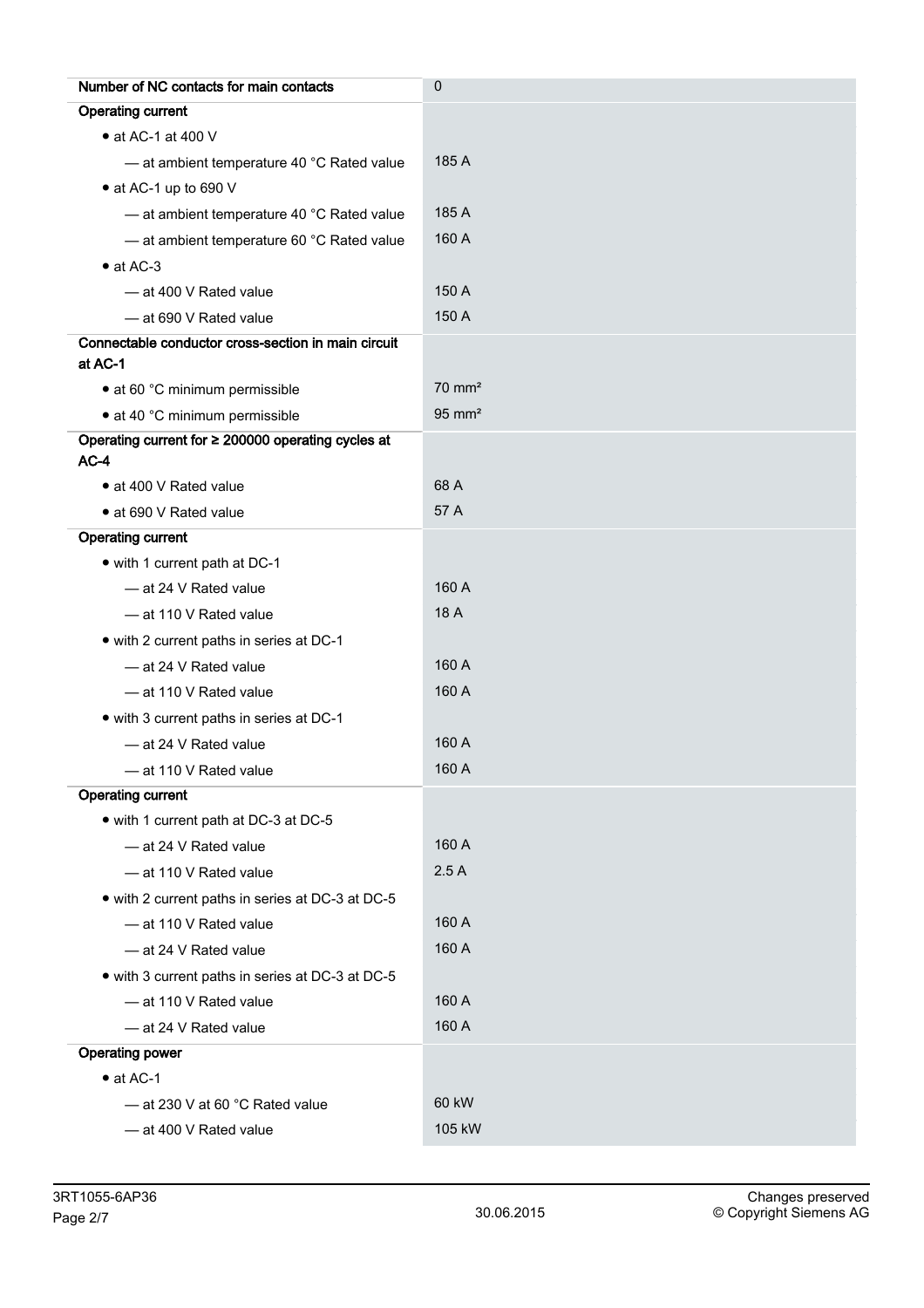| — at 690 V Rated value                                                                       | 181 kW        |
|----------------------------------------------------------------------------------------------|---------------|
| $-$ at 690 V at 60 °C Rated value                                                            | 181 kW        |
| • at AC-2 at 400 V Rated value                                                               | 84 kW         |
| $\bullet$ at AC-3                                                                            |               |
| — at 230 V Rated value                                                                       | 50 kW         |
| - at 400 V Rated value                                                                       | 84 kW         |
| - at 500 V Rated value                                                                       | 105 kW        |
| $-$ at 690 V Rated value                                                                     | 146 kW        |
| Operating power for ≥ 200000 operating cycles at                                             |               |
| $AC-4$                                                                                       |               |
| • at 400 V Rated value                                                                       | 38 kW         |
| • at 690 V Rated value                                                                       | 55 kW         |
| Thermal short-time current restricted to 10 s                                                | 1 300 A       |
| Active power loss at AC-3 at 400 V for rated value of<br>the operating current per conductor | 9 W           |
| No-load switching frequency                                                                  |               |
| $\bullet$ at AC                                                                              | 2 000 1/h     |
| $\bullet$ at DC                                                                              | 2 000 1/h     |
| <b>Operating frequency</b>                                                                   |               |
| • at AC-1 maximum                                                                            | 800 1/h       |
| • at AC-2 maximum                                                                            | 300 1/h       |
| • at AC-3 maximum                                                                            | 750 1/h       |
| • at AC-4 maximum                                                                            | 130 1/h       |
| Control circuit/ Control:                                                                    |               |
| Type of voltage of the control supply voltage                                                | AC/DC         |
| Control supply voltage at AC                                                                 |               |
| • at 50 Hz Rated value                                                                       | 220  240 V    |
| · at 60 Hz Rated value                                                                       | 220  240 V    |
| Control supply voltage at DC                                                                 |               |
| • Rated value                                                                                | 220  240 V    |
| · Rated value                                                                                | 40 Hz         |
| Control supply voltage frequency 2 Rated value                                               | 60 Hz         |
| Operating range factor control supply voltage rated<br>value of the magnet coil at AC        |               |
| $\bullet$ at 50 Hz                                                                           | 0.8 1.1       |
| $\bullet$ at 60 Hz                                                                           | 0.8 1.1       |
| Operating range factor control supply voltage rated<br>value of the magnet coil at DC        | 0.8 1.1       |
| Design of the surge suppressor                                                               | with varistor |
| Apparent pick-up power of the magnet coil at AC                                              | 300 V·A       |
| Inductive power factor with closing power of the coil                                        | 0.9           |
| Apparent holding power of the magnet coil at AC                                              | 5.8 V·A       |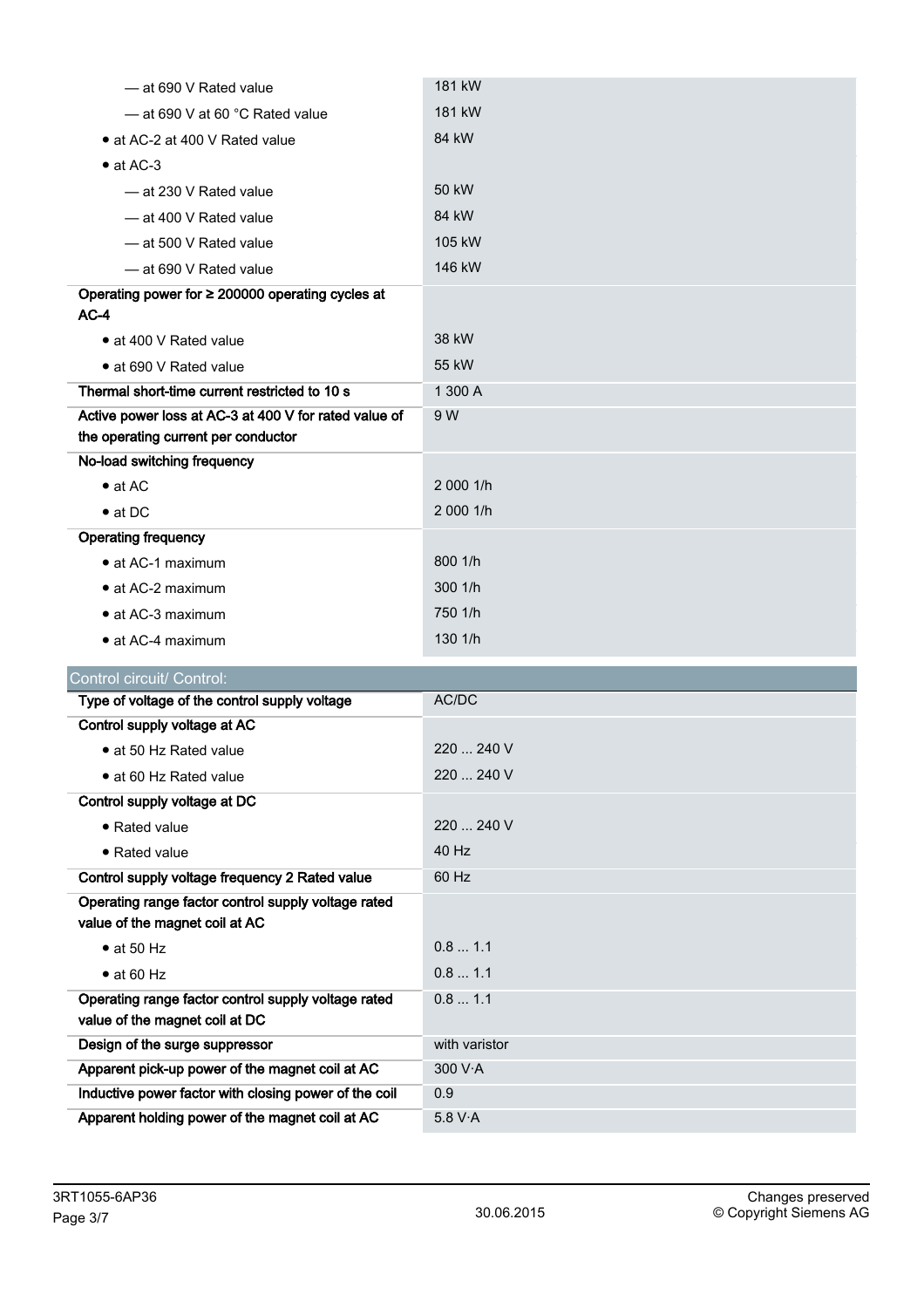| Inductive power factor with the holding power of the<br>coil       | 0.8               |
|--------------------------------------------------------------------|-------------------|
| Closing power of the magnet coil at DC                             | 360 W             |
| Holding power of the magnet coil for DC                            | 5.2 W             |
| <b>Closing delay</b>                                               |                   |
| $\bullet$ at AC                                                    | 20  95 ms         |
| $\bullet$ at DC                                                    | 20  95 ms         |
| <b>Arcing time</b>                                                 | 10  15 ms         |
| Auxiliary circuit:                                                 |                   |
| Number of NC contacts                                              |                   |
| • for auxiliary contacts                                           |                   |
| - instantaneous contact                                            | $\overline{2}$    |
| Number of NO contacts                                              |                   |
| • for auxiliary contacts                                           |                   |
| - instantaneous contact                                            | $\overline{2}$    |
| Operating current at AC-12 maximum                                 | 10 A              |
| Operating current at AC-15                                         |                   |
| • at 230 V Rated value                                             | 6 A               |
| • at 400 V Rated value                                             | 3 A               |
| <b>Operating current at DC-12</b>                                  |                   |
| • at 60 V Rated value                                              | 6 A               |
| • at 110 V Rated value                                             | 3A                |
| • at 220 V Rated value                                             | 1A                |
| Operating current at DC-13                                         |                   |
| · at 24 V Rated value                                              | 10 A              |
| • at 60 V Rated value                                              | 2A                |
| • at 110 V Rated value                                             | 1A                |
| · at 220 V Rated value                                             | 0.3A              |
| <b>UL/CSA ratings:</b>                                             |                   |
| Contact rating of the auxiliary contacts acc. to UL                | A600 / Q600       |
| Short-circuit:                                                     |                   |
| Design of the fuse link                                            |                   |
| • for short-circuit protection of the main circuit                 |                   |
| - with type of assignment 1 required                               | fuse gL/gG: 355 A |
| - with type of assignment 2 required                               | fuse gL/gG: 315 A |
| • for short-circuit protection of the auxiliary switch<br>required | fuse gL/gG: 10 A  |
| Installation/ mounting/ dimensions:                                |                   |
| <b>Mounting type</b>                                               | screw fixing      |
| · Side-by-side mounting                                            | Yes               |
| Height                                                             | 172 mm            |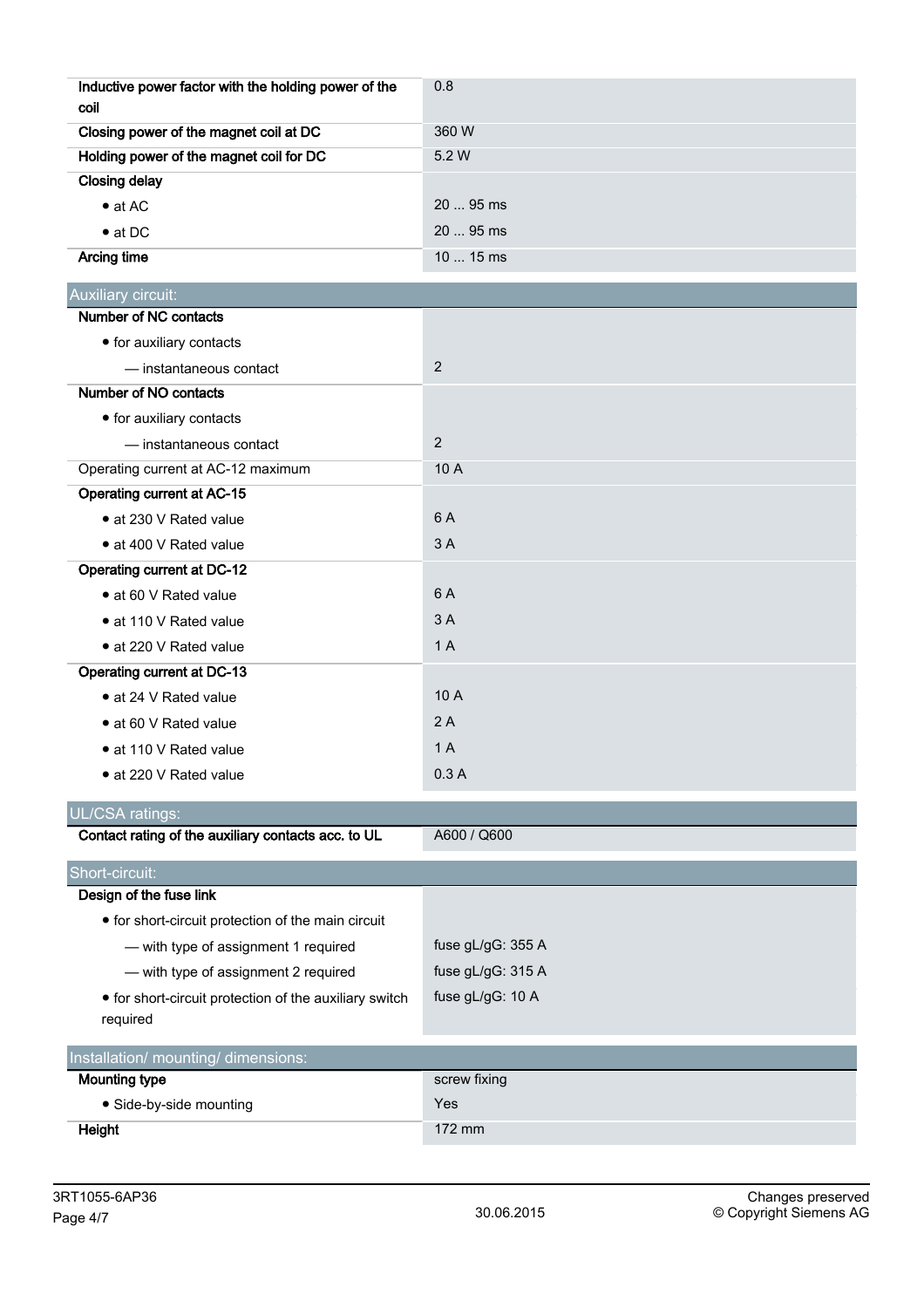| Width                                       |                                             |                      | 120 mm                                                                                              |                    |                       |
|---------------------------------------------|---------------------------------------------|----------------------|-----------------------------------------------------------------------------------------------------|--------------------|-----------------------|
| Depth                                       |                                             |                      | 170 mm                                                                                              |                    |                       |
| Required spacing                            |                                             |                      |                                                                                                     |                    |                       |
| • for grounded parts                        |                                             |                      |                                                                                                     |                    |                       |
| - at the side                               |                                             |                      | $10 \text{ mm}$                                                                                     |                    |                       |
| <b>Connections/ Terminals:</b>              |                                             |                      |                                                                                                     |                    |                       |
| Type of electrical connection               |                                             |                      |                                                                                                     |                    |                       |
| • for main current circuit                  |                                             | screw-type terminals |                                                                                                     |                    |                       |
| • for auxiliary and control current circuit |                                             | screw-type terminals |                                                                                                     |                    |                       |
| Type of connectable conductor cross-section |                                             |                      |                                                                                                     |                    |                       |
|                                             | • for AWG conductors for main contacts      |                      | 4  250 kcmil                                                                                        |                    |                       |
| Type of connectable conductor cross-section |                                             |                      |                                                                                                     |                    |                       |
| • for auxiliary contacts                    |                                             |                      |                                                                                                     |                    |                       |
| — solid                                     |                                             |                      | 2x (0.5  1.5 mm <sup>2</sup> ), 2x (0.75  2.5 mm <sup>2</sup> ), max. 2x (0.75  4 mm <sup>2</sup> ) |                    |                       |
|                                             | - finely stranded with core end processing  |                      | 2x (0.5  1.5 mm <sup>2</sup> ), 2x (0.75  2.5 mm <sup>2</sup> )                                     |                    |                       |
|                                             | • for AWG conductors for auxiliary contacts |                      | 2x (20  16), 2x (18  14), 1x 12                                                                     |                    |                       |
|                                             |                                             |                      |                                                                                                     |                    |                       |
| Certificates/ approvals:                    |                                             |                      |                                                                                                     |                    |                       |
| <b>General Product Approval</b>             |                                             |                      |                                                                                                     | <b>Functional</b>  | <b>Declaration of</b> |
|                                             |                                             |                      |                                                                                                     |                    |                       |
|                                             |                                             |                      |                                                                                                     | Safety/Safety      | Conformity            |
|                                             |                                             |                      |                                                                                                     | of Machinery       |                       |
|                                             |                                             |                      |                                                                                                     | Baumusterbescheini |                       |
|                                             |                                             | FHI.                 |                                                                                                     | gung               |                       |
| CCC                                         |                                             |                      |                                                                                                     |                    | EG-Konf.              |
|                                             |                                             |                      |                                                                                                     |                    |                       |
| <b>Test Certificates</b>                    |                                             |                      | <b>Shipping Approval</b>                                                                            |                    |                       |
| Typprüfbescheinigu                          | spezielle                                   | sonstig              |                                                                                                     | 99                 |                       |
| ng/Werkszeugnis                             | Prüfbescheinigunge                          |                      | ICAN BU                                                                                             | JA                 | GL <sup>O</sup>       |
|                                             | $\overline{\mathbf{n}}$                     |                      |                                                                                                     | <i>tw</i> ig       |                       |
|                                             |                                             |                      | ABS                                                                                                 | <b>DNV</b>         | GL                    |
|                                             |                                             |                      |                                                                                                     |                    |                       |
| Shipping                                    | other                                       |                      |                                                                                                     |                    |                       |
| Approval                                    |                                             |                      |                                                                                                     |                    |                       |
|                                             | sonstig                                     | Umweltbestätigung    | Bestätigungen                                                                                       |                    |                       |
|                                             |                                             |                      |                                                                                                     |                    |                       |
| RMRS                                        |                                             |                      |                                                                                                     |                    |                       |

### Further information

Information- and Downloadcenter (Catalogs, Brochures,…) <http://www.siemens.com/industrial-controls/catalogs>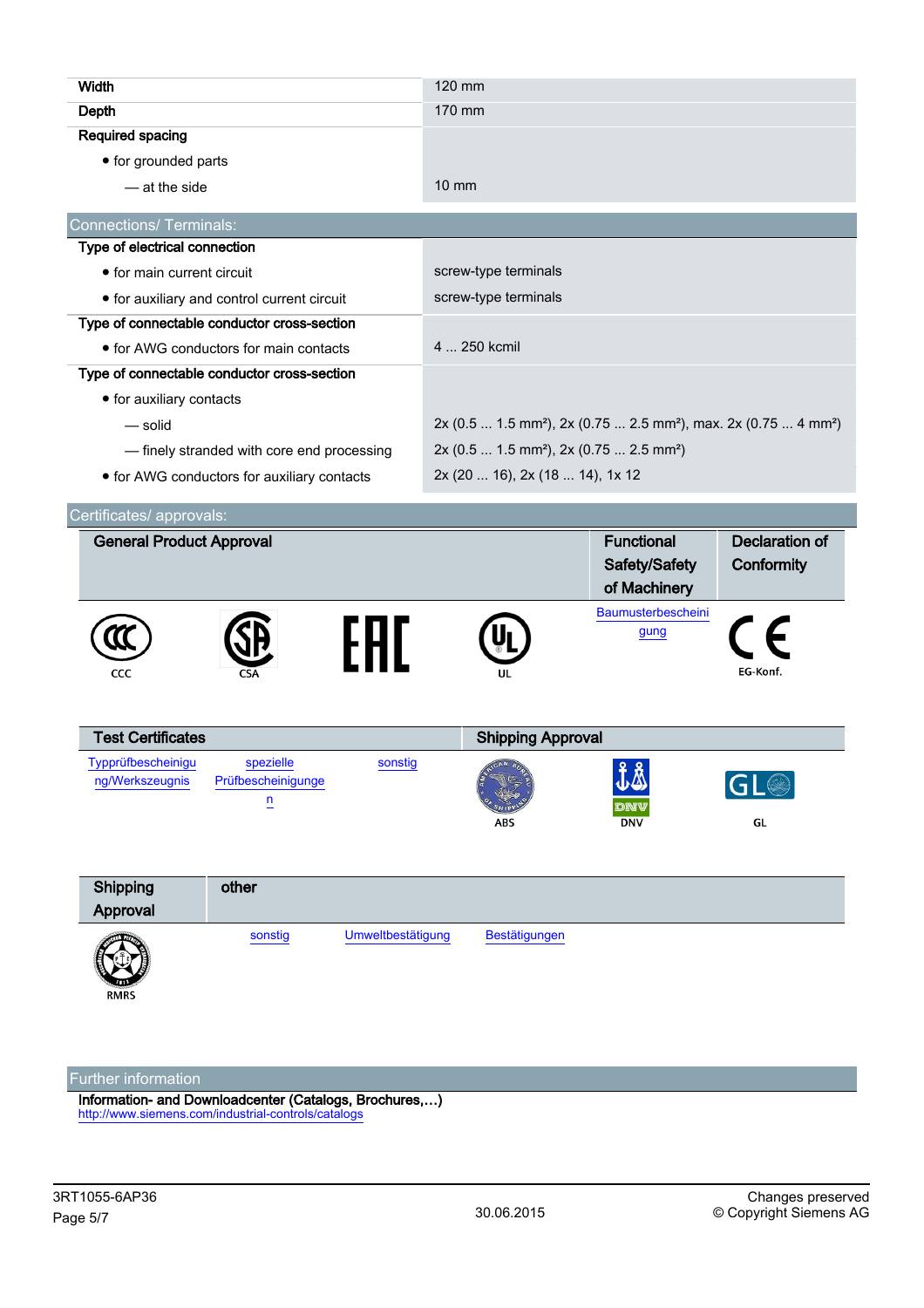#### Industry Mall (Online ordering system) <http://www.siemens.com/industrymall>

Cax online generator

<http://support.automation.siemens.com/WW/CAXorder/default.aspx?lang=en&mlfb=3RT10556AP36>

Service&Support (Manuals, Certificates, Characteristics, FAQs,...) <https://support.industry.siemens.com/cs/ww/en/ps/3RT10556AP36>

Image database (product images, 2D dimension drawings, 3D models, device circuit diagrams, EPLAN macros, ...) [http://www.automation.siemens.com/bilddb/cax\\_de.aspx?mlfb=3RT10556AP36&lang=en](http://www.automation.siemens.com/bilddb/cax_de.aspx?mlfb=3RT10556AP36&lang=en)